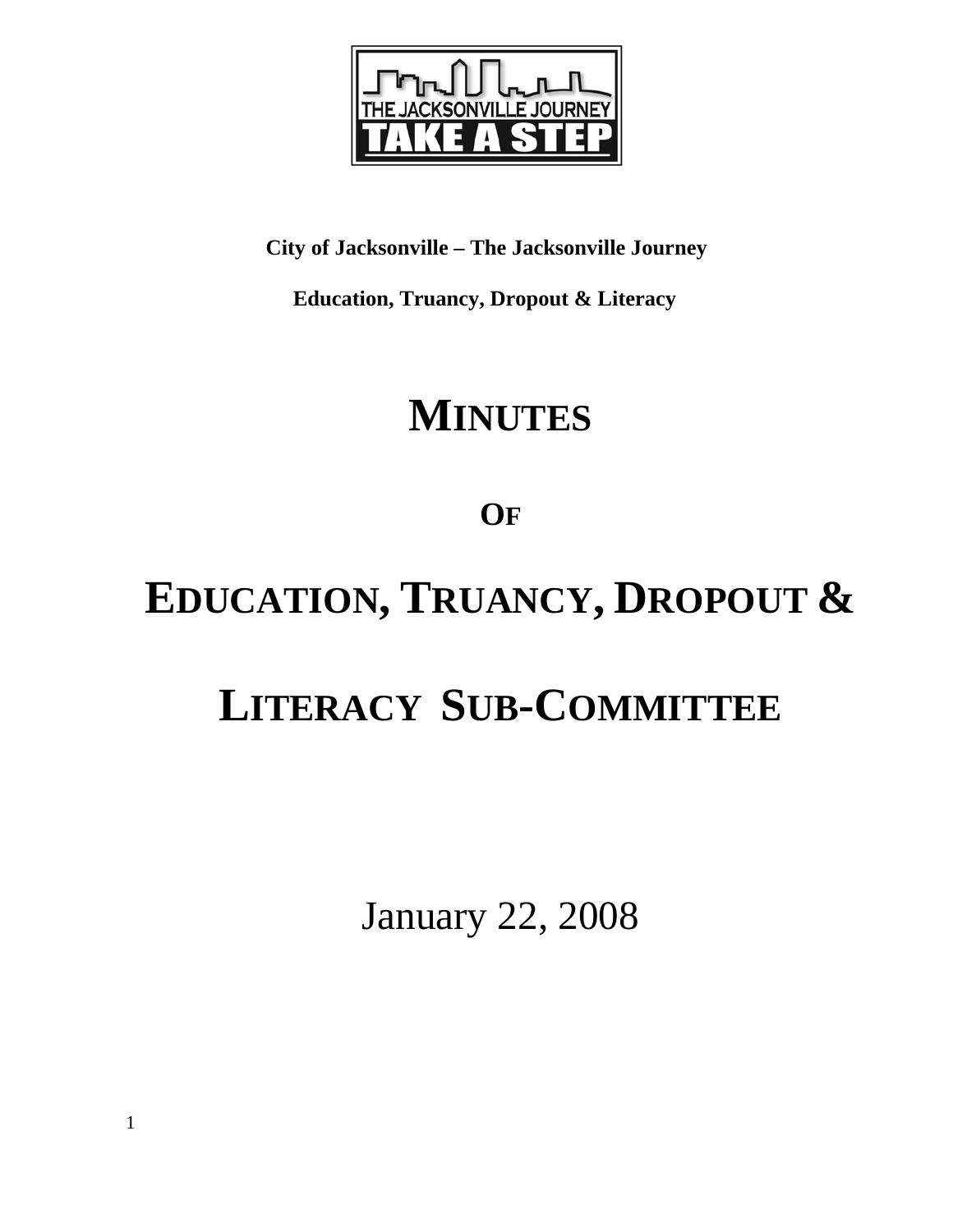# **The Jacksonville Journey – Education, Truancy, Dropout &**

## **Literacy Sub-Committee**

**January 22, 2008** 

## **1:30 p.m.**

**PROCEEDINGS before the Jacksonville Journey – Education, Truancy, Dropout & Literacy Sub-Committee taken on Monday, January 22, 2008, Edward Ball Building, 8th Floor – 214 N. Hogan Street, Jacksonville, Duval County, Florida commencing at approximately 1:30 p.m.** 

**Education, Truancy, Dropout & Literacy Sub-Committee** 

**W.C. Gentry, Chair Tony Bellamy, Member Terrie Brady, Member Nancy Broner, Member Vicki Burke, Member Skip Cramer, Member Pastor Criswell, Member Michael Edwards, Member John Fletcher, Member Deborah Gianoulis, Member Cheryl Grymes, Member Bill Hodges, Member Connie Hodges, Member Kevin Hyde, Member Mia Jones, Member Robert Lee, Member Tom Majdanics, Member Nongongama Majova-Seane, Member Gerlieve Oliver, Member Perry Robinson, Member Bill Scheu, Member Connie Stophel, Member Barbara Gubbin, Ex Officio** 

2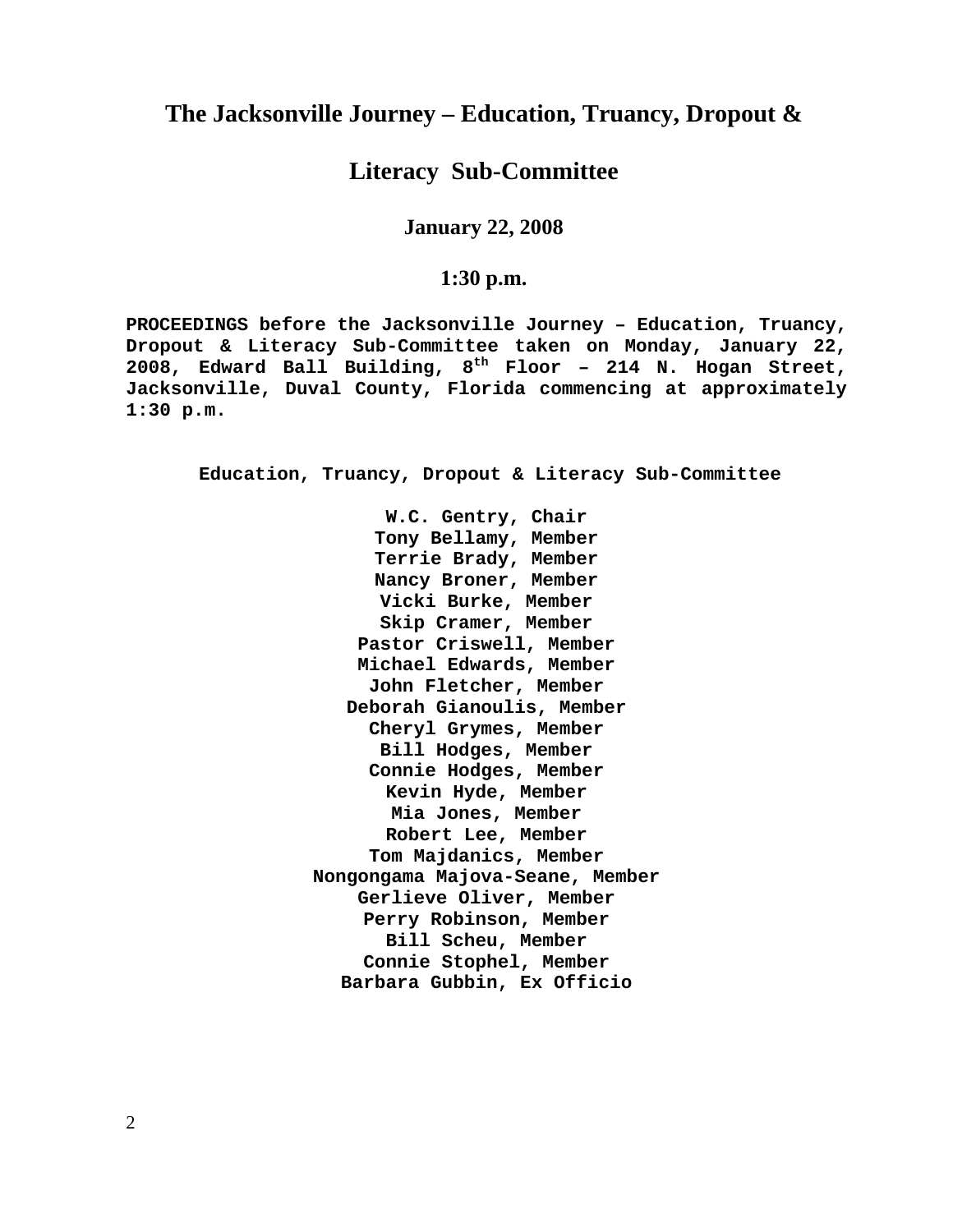### **APPEARANCES**

**COMMITTEE CHAIRS & MEMBERS:**

W.C. GENTRY, Chair TONY BELLAMY, Member NANCY BRONER, Member SKIP CRAMER, Member PASTOR CRISWELL, Member MICHAEL EDWARDS, Member DEBORAH GIANOULIS, Member CHERYL GRYMES, Member BILL HODGES, Member CONNIE HODGES, Member MIA JONES, Member TOM MAJDANICS, Member NONGONGAMA MAJOVA-SEANE, Member GERLIEVE OLIVER, Member PERRY ROBINSON, Member BILL SCHEU, Member BARBARA GUBBIN, Ex-Officio

#### **STAFF:**

SUSIE WILES LINDA LANIER RENEE BRUST STEPHANIE BARNETT RACHELLE M. SUNDY

#### **OTHERS PRESENT:**

Harris Warren, NBFA Ed Pratt-Dannals, Duval County Public School Jodie Leach, Communities In Schools Leon Baxter, CIS Diane Brunet-Garcia Padina Rayon, ECC of Duval Viengkham Vongsay, Fred Astaire Dance Studio Pam Paul, Jax Community Foundation Melanie Patz, United Way Lucretia Williams Susan Maui W. Earl Kitchings, Sportivation, Inc. Vicki Burke Shelley Orant, SAO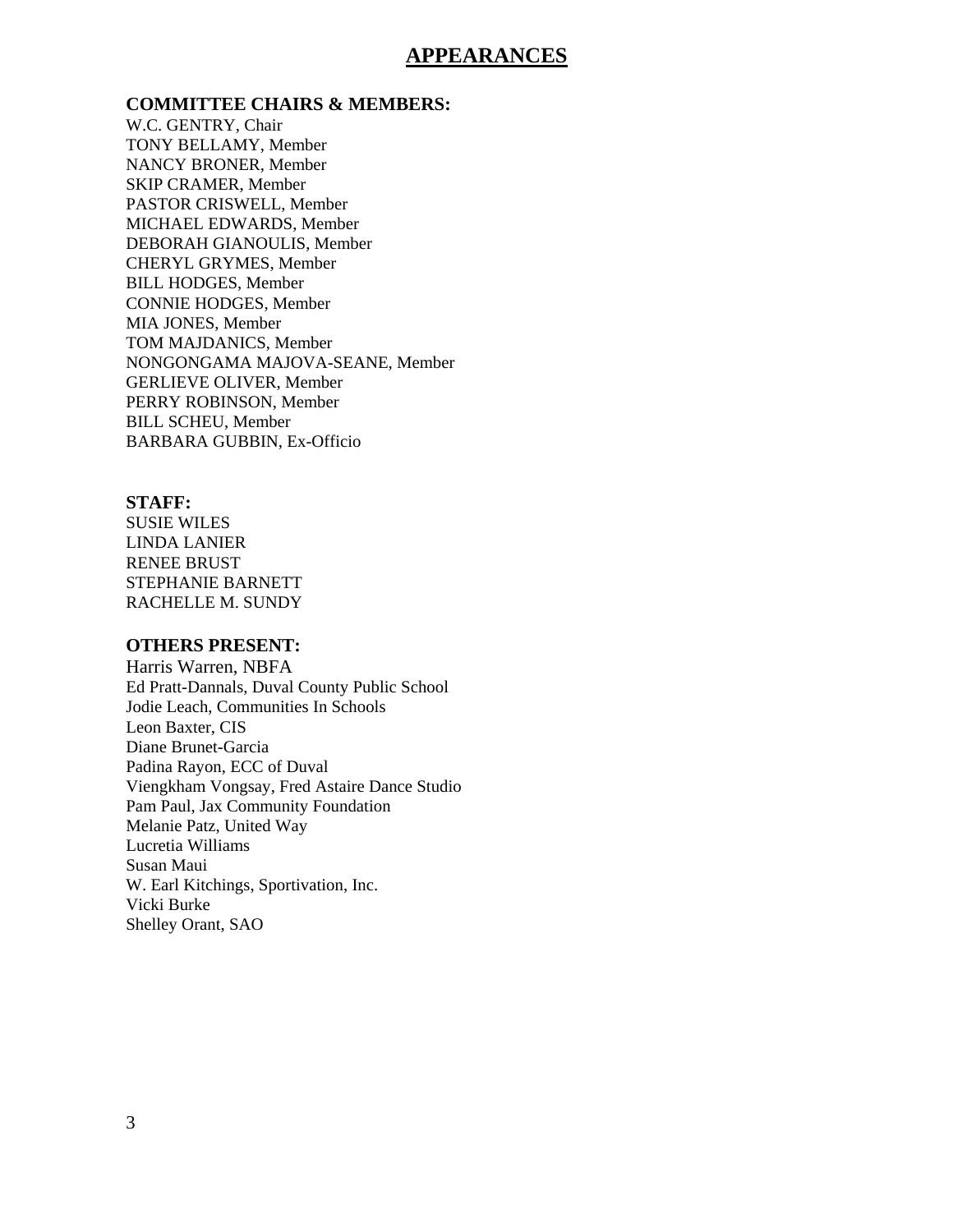#### **PROCEEDINGS**

January 22, 2008

Education, Truancy, Dropout & Literacy Chair/Committee 1:30 p.m.

**Call to Order and Comments.** Chairman Gentry called the meeting to order at approximately 1:40 p.m.

**Purpose of Meeting.** Discuss the Mayor's crime initiative – The Jacksonville Journey – Take a Step – Education, Truancy, Dropout and Literacy Sub-Committee.

Chairman Gentry welcomed the group and thanked them for their willingness to be in attendance; and proceeded to introduce the Mayoral staff support, Ms. Susie Wiles, and covered the necessary housekeeping items, such as a reminder to the committee regarding the Sunshine laws and no side-bar conversations; stating your name when speaking and always speaking into the microphone, since the meetings are broadcast live on the internet.

The meeting was then turned over to Linda Lanier, Director of the Jacksonville Children's Commission to discuss after-school programs. (NOTE: All presentations are on the website; [www.coj.net](http://www.coj.net/) under the Jacksonville Journey logo). Chairman Gentry thanked the presenters and directed the committee to move onto the business of splitting the committee into workgroups to address the following topics: Truancy; Early Learning; School Relevancy and School Safety. The workgroups were excused and were given the timeframe of 2:15 to 3:00 pm; at which point, the entire committee would come back together. (Minutes for the workgroups are posted on the website for review.)

4